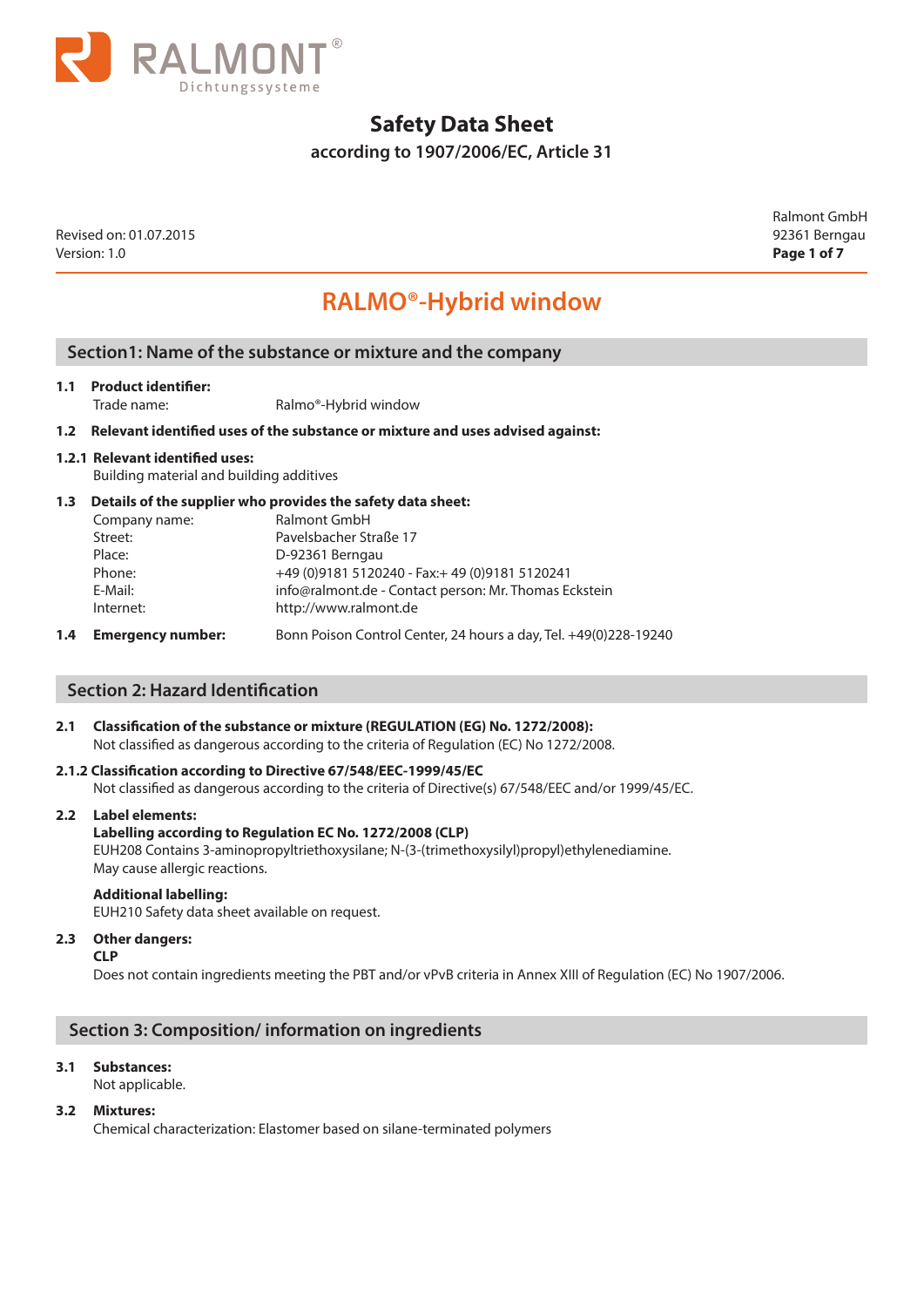

# **according to 1907/2006/EC, Article 31**

Revised on: 01.07.2015 92361 Berngau Version: 1.0 **Page 2 of 7**

Ralmont GmbH

## **Hazardous ingredients:**

| Chemical<br>Designation                            | CAS-No.<br>EG-No.<br>Registration number    | Classification:<br>(67/548/EWG) | Classification<br>(Regulation (EC)<br>1272/2008)                | Concentration<br>(%) |
|----------------------------------------------------|---------------------------------------------|---------------------------------|-----------------------------------------------------------------|----------------------|
| 3-Aminopropyltriethoxysilane                       | $919 - 30 - 2$<br>213-048-4<br>213-048-4    | C; R34; R43;<br>Xn; R22         | Skin Corr. 1B; H314<br>Acute Tox. 4; H302 Skin<br>Sens. 1; H317 | $\leq 1$             |
| N-(3-(trimethoxysilyl)propyl)<br>ethylenediamine   | 1760-24-3<br>1760-24-3<br>01-2119970215-39  | N; R51/53 R43<br>Xi: R41        | Eye Dam. 1; H318 Skin<br>Sens. 1; H317                          | $\lt 1$              |
| BIS(2,2,6,6-Tetramethyl-4-<br>piperidyl)- sebacate | 52829-07-9<br>258-207-9<br>01-2119537297-32 | 01-2119537297-32                | Eye Irrit. 2; H319<br>Aquatic Chronic 2;<br>H411                | $<$ 1                |

#### **Other ingredients:**

### **Ingredients on the candidate list of substances of very high concern (SVHC):**

| Chemical<br>Designation                                | CAS-No.<br>EG-No.<br>Registration number | Classifcation<br>(67/548/EWG) | Classification<br>(Regulation (EC)<br>1272/2008) | Concentration<br>(%) |
|--------------------------------------------------------|------------------------------------------|-------------------------------|--------------------------------------------------|----------------------|
| 2-(2H-benzotria-<br>zol-2-yl)-4,6-di-tert-pentylphenol | 25973-55-1<br>247-384-8                  | Classifcation<br>(67/548/EWG) | Classification<br>(Regulation (EC)<br>1272/2008) | $0.1 - 1$            |

Explanation of abbreviations: See section 16.

# **Section 4: First aid measures**

## **4.1 Description of first aid measures:**

#### **General information:**

If medical advice is needed, have container, label or safety data sheet available.

#### **Post inhalation:**

If inhalation occurs, remove to fresh air and keep warm and quiet. If symptoms develop, seek medical attention.

#### **Post skin contact:**

Wash with soap and water as a precaution. If symptoms develop, seek medical attention.

#### **Post eye contact:**

Immediately flush eyes with running water for 10-15 minutes with eyelids open. Remove contact lenses if possible. Seek medical attention.

#### **Post swallowing:**

 If swallowed, rinse mouth with plenty of water (only if person is conscious). Get medical attention or doctor immediately. Hydrolysis releases small amounts of toxic methanol.

#### **4.2 Most important symptoms and effects, both acute and delayed:** None known.

**4.3 Indications for immediate medical help or special treatment:**

Hydrolysis releases small amounts of toxic methanol.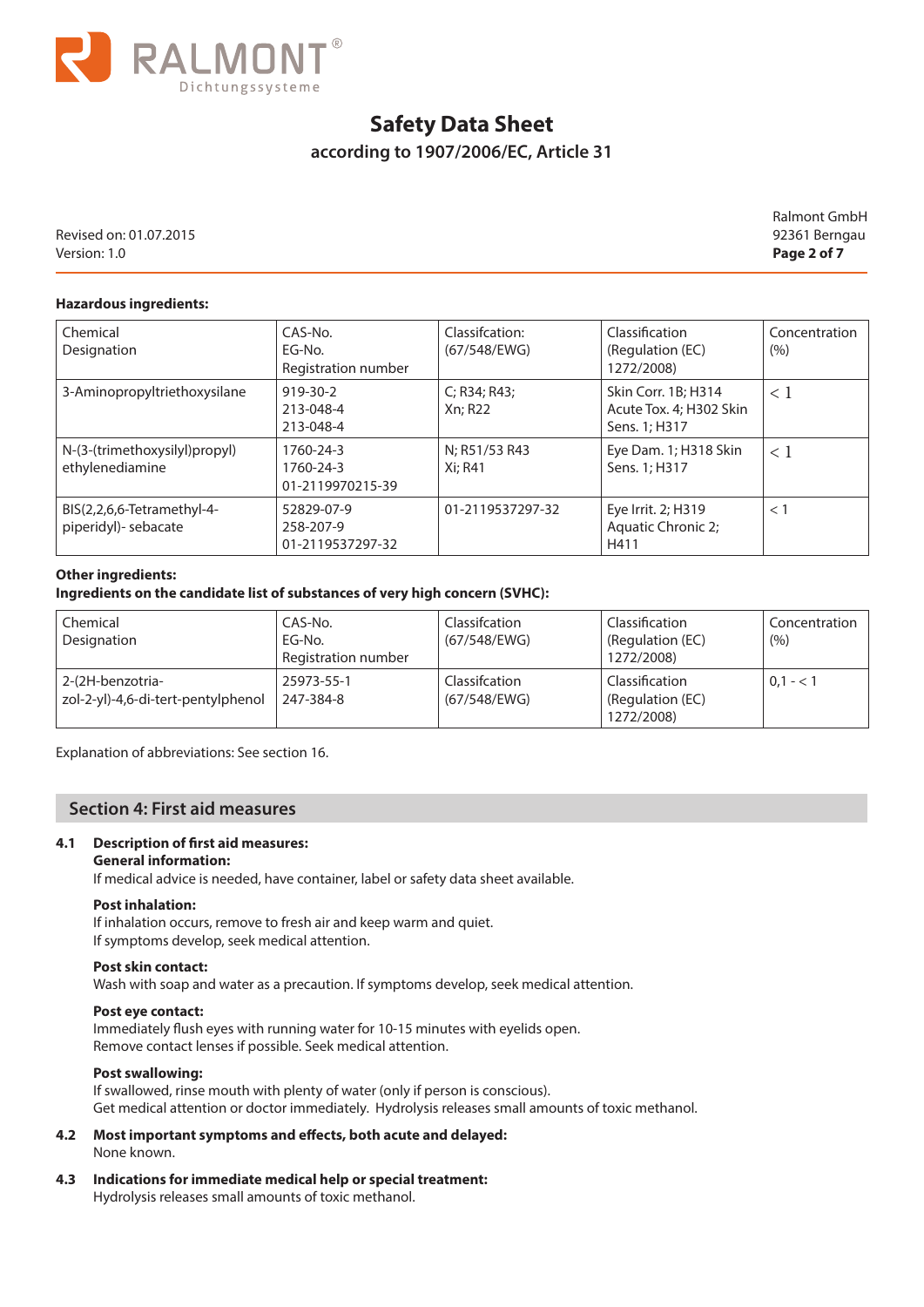

# **according to 1907/2006/EC, Article 31**

|     | Revised on: 01.07.2015<br>Version: 1.0                                                                                               |                                                                                                            | <b>Ralmont GmbH</b><br>92361 Berngau<br>Page 3 of 7 |
|-----|--------------------------------------------------------------------------------------------------------------------------------------|------------------------------------------------------------------------------------------------------------|-----------------------------------------------------|
|     | <b>Section 5: Firefighting measures</b>                                                                                              |                                                                                                            |                                                     |
| 5.1 | <b>Extinguishing media:</b><br>Suitable extinguishing media:<br>Unsuitable extinguishing media:                                      | Water spray, Alcohol resistant foam Dry chemical, Carbon dioxide (CO2).<br>Full water jet                  |                                                     |
| 5.2 | Special hazards arising from the substance or mixture:<br><b>Firefighting:</b><br>Hazardous combustion products:<br>Oxides of carbon | Special hazards arising from contact with products of combustion may be hazardous to health.               |                                                     |
| 5.3 | <b>Advice for firefighting:</b>                                                                                                      | Adapt extinguishing measures to the surroundings. Do not allow extinguishing water to reach sewage system. |                                                     |
|     | 5.3.1 Special protective equipment for fire fighting:<br>Use suitable breathing apparatus.                                           |                                                                                                            |                                                     |

## **Section 6: Accidental release measures**

## **6.1 Personal precautions, protective equipment and emergency procedures:** Follow recommendations for safe handling and personal protective equipment. Avoid contact with eyes and skin.

### **6.2 Environmental precautions:** Avoid discharge into the environment. Contain and dispose of contaminated wash water. If large quantities of spilled material cannot be contained, local authorities should be notified.

- **6.3 Methods and material for containment and cleaning up:** Reinigungsverfahren: Mit inertem Aufsaugmittel aufnehmen. Das aufgenommene Material gemäß Abschnitt 13 behandeln.
- **6.4 Reference to other sections:**  See sections: 8

# **Section 7: Handling and storage**

## **7.1 Precautions for save handling:**

Protective measures: No special precautions required.

#### **7.2 Conditions for safe storage taking into account incompatibilities:**

No special precautionary measures required.

Storage class (TRGS 510): 10

Storage conditions: Protect against moisture. Store containers dry and tightly closed.

#### **7.3 Specific end use(s)**

 Specific use(s): These precautions apply to handling as a joint sealant based on silane-modified polymers. Observe technical data sheet.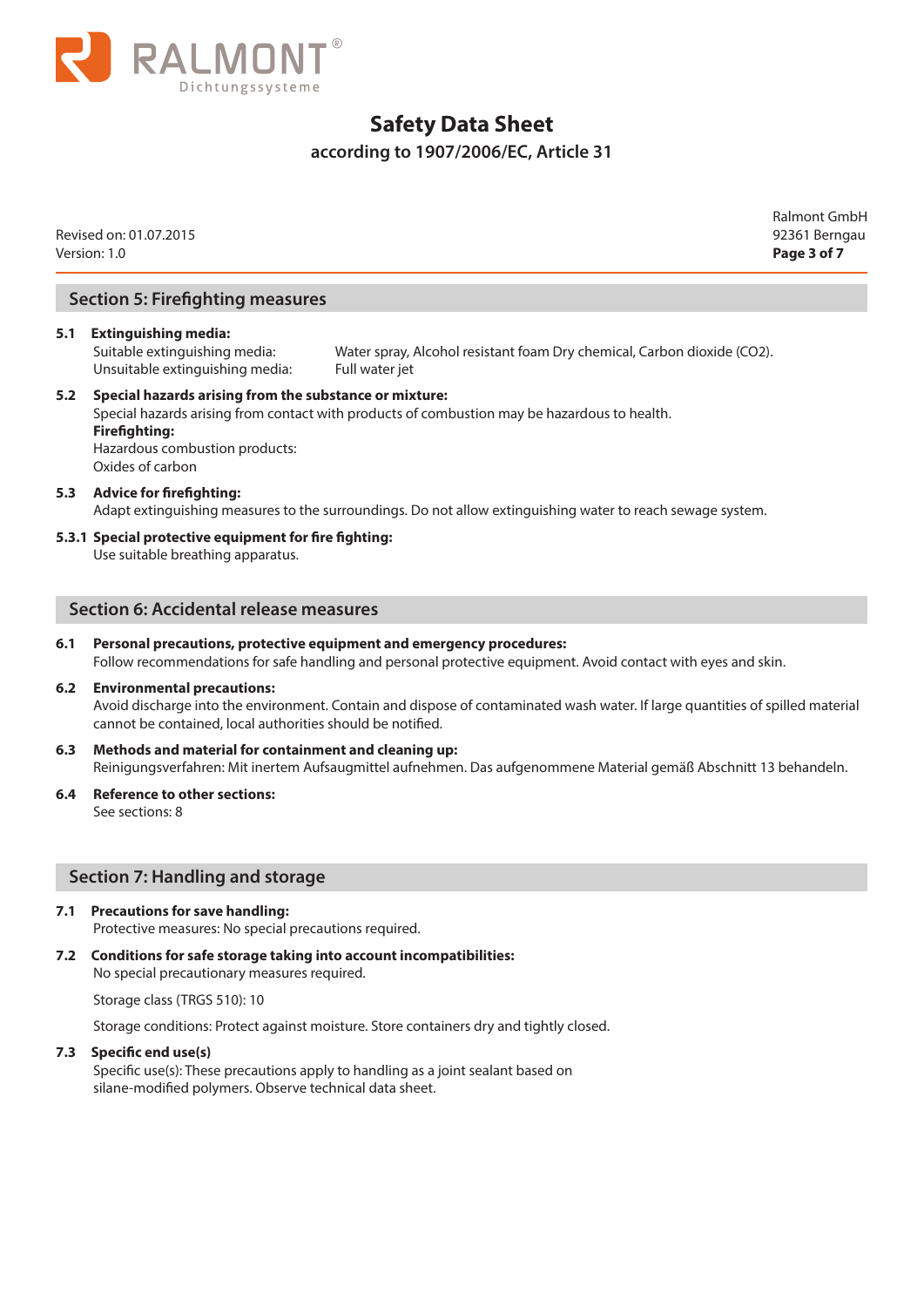

# **according to 1907/2006/EC, Article 31**

Revised on: 01.07.2015 92361 Berngau Version: 1.0 **Page 4 of 7**

Ralmont GmbH

# **Section 8: Exposure controls / personal protection**

### **8.1 Parameters to be monitored: Occupational exposure limits:**

| Ingredients                                                              | CAS-No.                    | Value type (type of<br>exposure)                                                                                               | Parameters to be moni-<br>tored | <b>Basis</b> |
|--------------------------------------------------------------------------|----------------------------|--------------------------------------------------------------------------------------------------------------------------------|---------------------------------|--------------|
| Methanol (fission product)                                               | $67 - 56 - 1$              | <b>AGW</b>                                                                                                                     | 200 ppm / 270 mg/m <sup>3</sup> | DE TRGS 900  |
| Peak limitation:<br>Exceedance factor (category)<br>Remark:              | 4; (II)<br>H, Y            |                                                                                                                                |                                 |              |
| Version:                                                                 | 01.02.2006                 |                                                                                                                                |                                 |              |
| Methanol (fission product)<br>Remark:                                    | Н                          |                                                                                                                                | 200 ppm / 260 mg/m <sup>3</sup> | <b>ECTWA</b> |
| Ethanol (fission product)                                                | $64 - 17 - 5$              | <b>AGW</b>                                                                                                                     | 500 ppm / 960 mg/m <sup>3</sup> | DE TRGS 900  |
| Peak Limitation:<br>Exceedance Factor (Category)<br>Comment:<br>Version: | 2; (II)<br>Υ<br>01.02.2006 |                                                                                                                                |                                 |              |
| <b>Biological limits:</b>                                                |                            |                                                                                                                                |                                 |              |
| Methanol (fission product)                                               | $67 - 56 - 1$              | Methanol / Urine<br>End of exposure or end<br>of shift; in case of<br>long-term exposure;<br>after several preceding<br>shifts | 3 mg/L                          | DE TRGS 903  |
| Version                                                                  | 01.09.2001                 |                                                                                                                                |                                 |              |

### **8.2 Exposure limit and monitoring exposure: Personal Protective Equipment:**

**Eye protection:** 

Wear safety glasses

## **Hand protection:**

Wash hands before breaks and at the end of work. Wear suitable protective gloves. Suitable material: CR (polychloroprene, chloroprene rubber); NBR (nitrile rubber); IIR (butyl rubber); PVC (polyvinyl chloride); NR (natural rubber, natural latex).

## **Skin- and body protection:**

Wash skin surfaces thoroughly after contact.

# **Respiratory protection:**

Normally no personal respiratory protection necessary.

## **General protective and hygienic measures:**

Observe the usual precautions when handling chemicals. Do not eat, drink, smoke or snort in the workplace. Wash hands before breaks and at the end of work. Avoid contact with skin, eyes and clothing..

# **Section 9: Physical and chemical properties**

## **9.1 Information on basic physical and chemical properties:**

| Appearance: | paste                     |
|-------------|---------------------------|
| Color:      | according to product name |
| Odor:       | weak, characteristic      |
| pH value:   | not applicable            |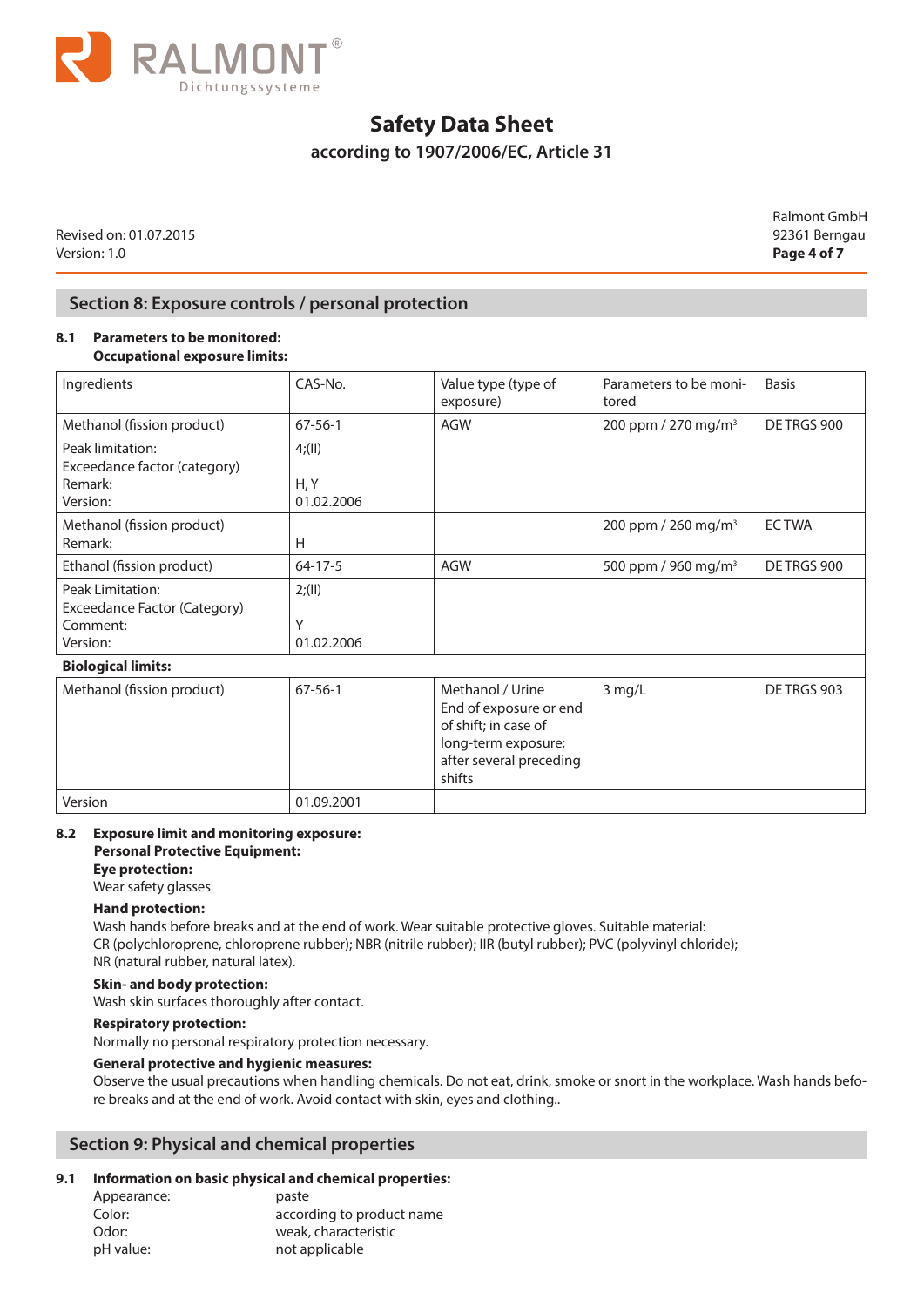

# **according to 1907/2006/EC, Article 31**

Revised on: 01.07.2015 92361 Berngau Version: 1.0 **Page 5 of 7**

Ralmont GmbH

| Melting point/Freezing point:                           | not applicable          |
|---------------------------------------------------------|-------------------------|
| Initial boiling point and boiling range: not applicable |                         |
| Upper explosion limit:                                  | not applicable          |
| Lower explosion limit:                                  | not applicable          |
| Density:                                                | $1.5$ g/cm <sup>3</sup> |
| Solubility in water:                                    | reacts with water       |

#### **9.2 Other information:**

The product is not self-igniting. The product is not explosive.

# **Section 11: Toxicological information**

#### **11.1 Information on toxicological effects Acute toxicity**

Information on probable routes of exposure: Ingestion, Skin contact, Eye contact.

Primary irritant effect on skin: Internation possible (experience from practice/ in humans) Irritation to eyes: Irritation possible (experience from practice/ in humans)

#### **Sensitization:**

Contains sensitizing substances. May cause allergic reactions.

## **Section 12: Ecological information**

#### **12.1 Toxicity:**

The mixture was tested for environmental hazards according to the conventional method and was not classified as environ mentally hazardous.

- **12.2 Persistence and degradability:**  There is no information available.
- **12.3 Bio accumulative potential** There is no information available.

#### **12.4 Mobility in soil:** There is no information available.

**12.5 Results of PBT- and vPvB-assessment:** Contains a SVHC substance with PBT / vPvB properties.

#### **12.6 Other harmful effects:**

There is no information available.

# **Section 13: Disposal considerations**

#### **13.1 Waste treatment methods:**

Product, cured: Household or industrial waste. Dispose of in accordance with local regulations.

Product, not cured: Hazardous waste. Dispose of in accordance with local regulations.

Waste code number (EWC/EAV): 080410: Adhesive and sealant wastes other than those listed under 080409.

Contaminated Packaging: Dispose of contaminated packaging in the same way as unused product. Non-contaminated and completely empty packaging can be recycled.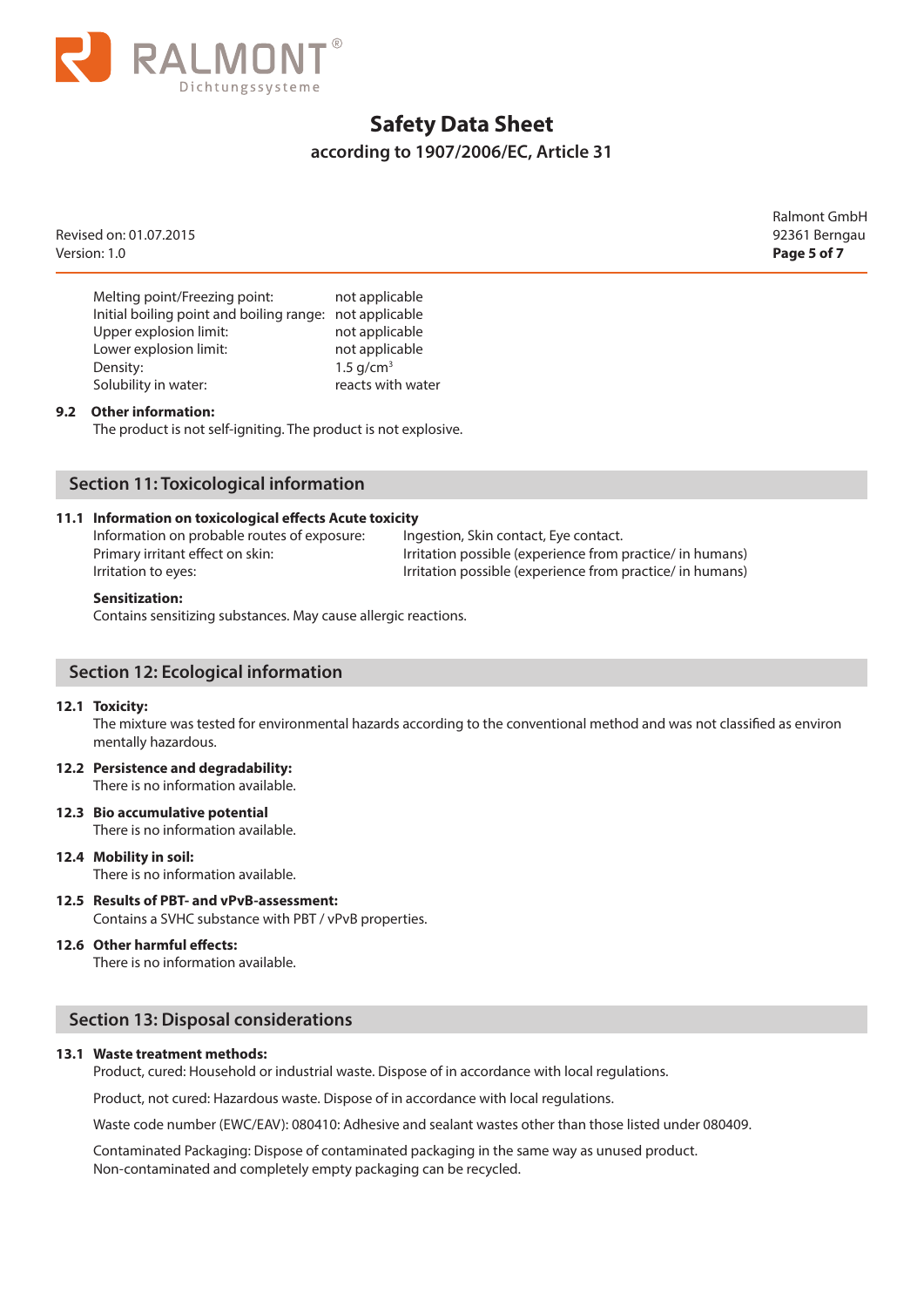

**according to 1907/2006/EC, Article 31**

Revised on: 01.07.2015 92361 Berngau Version: 1.0 **Page 6 of 7**

Ralmont GmbH

# **Section 14: Transport information**

# **14.1 UN number:** Not classified as dangerous goods.

- **14.2 Proper UN shipping name:** Not classified as dangerous goods.
- **14.3 Transport hazard class:** Not classified as dangerous goods.
- **14.4 Packing group:** Not classified as dangerous goods.
- **14.5 Environmental hazards:** Not classified as dangerous goods.
- **14.6 Special precautionary measures for the user:** Not applicable.

## **Section 15: Legislation**

**15.1 Safety, health and environmental regulations / legislation specific for the substance or the mixture:**

#### **National regulations:**

#### **Employment Restriction Notices:**

Observe possible employment restrictions according to the Maternity Protection Directive Ordinance or the Youth Employment Protection Act.

**Technical Instructions Air (TA-AIR):** Weight fraction (subclause 5.2.5. I): < 1%.

## **Water hazard class:**

WGK 1 slightly hazardous to water Classification according to VwVwS

#### **Other regulations, restrictions and prohibitions:** No flammable liquid according to BetrSichV.

## **15.2 Chemical safety assessment:**

There is no information available.

# **Section 16: Other information**

#### **16.1 Modification notes:**

## **16.2 Abbreviations and acronyms:**

- BCF Bioconcentration factor
- CMR Carcinogenic-mutagenic-reproductive toxicant
- DNEL Derived no-effect level
- EWC European Waste Catalogue
- NOEC Concentration with no observable effect
- NOEL Dose with no observable effect
- OEL Occupational exposure limit
- PBT Persistent, bioaccumulative, toxic
- PNEC Predicted concentration in the respective environmental medium at which no harmful effect occurs any more
- STOT Specific target organ toxicity
- STOT SE Specific target organ toxicity single exposure
- SVHC Substance of very high concern